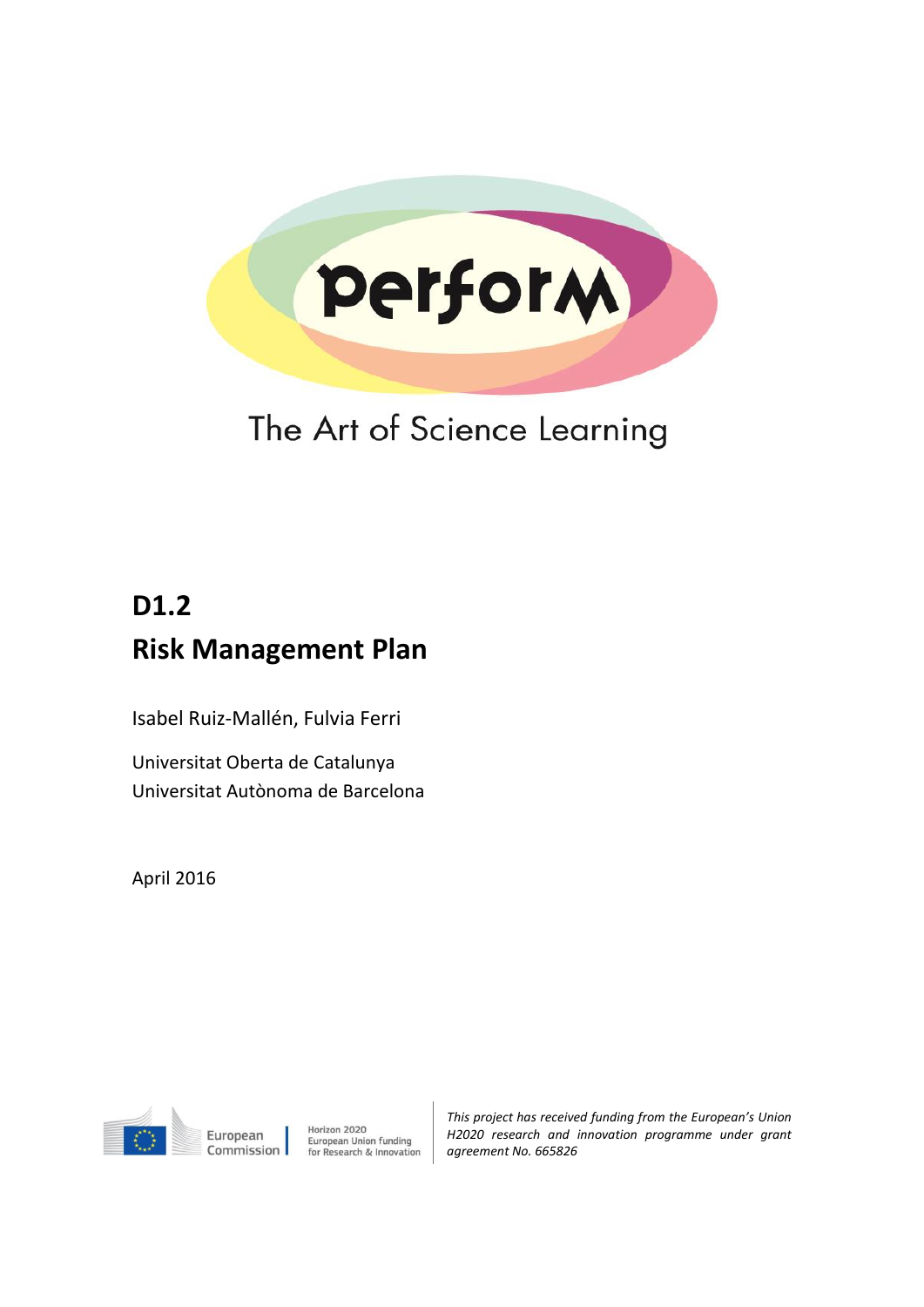

*To be quoted as:*

Ruiz-Mallén, I., Fulvia, F. (2016). Risk Management Plan. Deliverable 1.2, PERFORM project. Barcelona.

*Peer-review:* Mireia Bes, Helena González, Oriol Marimón

University of Bristol The Big Van Theory

**PERFORM Participatory Engagement with Scientific and Technological Research through Performance**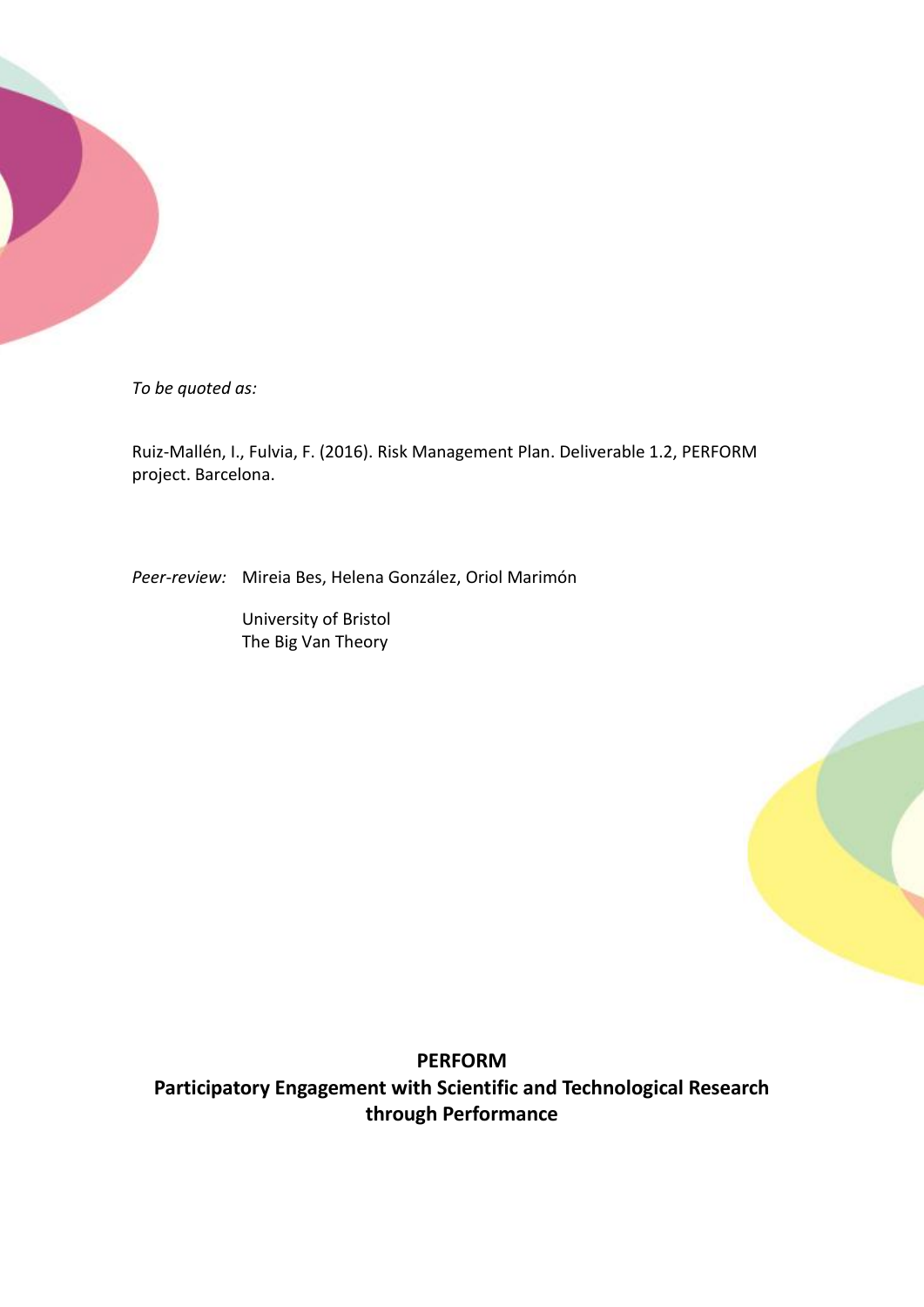|  | 2.3 Risks related to the dissemination and exploitation of results 16 |  |  |  |  |  |
|--|-----------------------------------------------------------------------|--|--|--|--|--|
|  |                                                                       |  |  |  |  |  |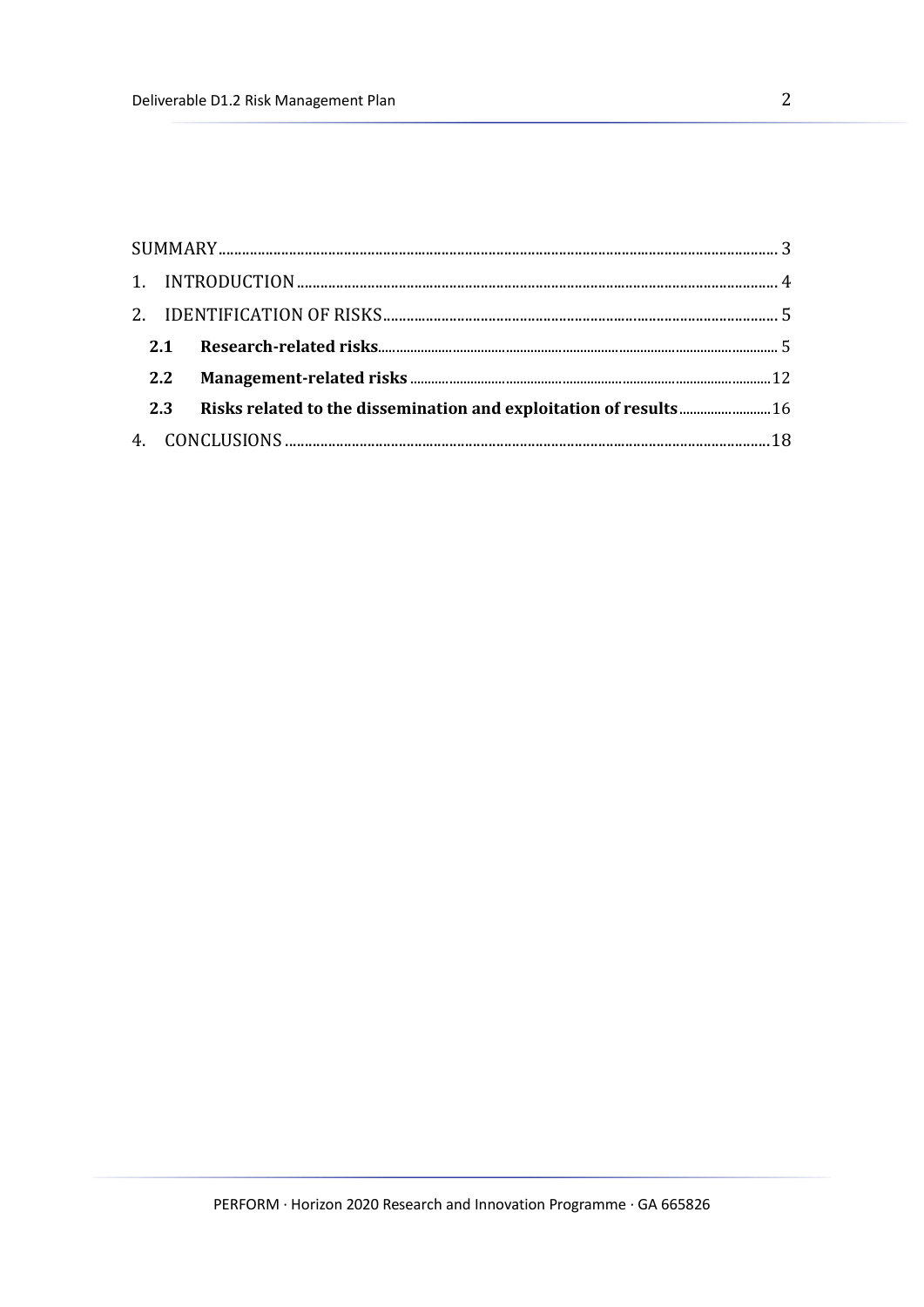## <span id="page-3-0"></span>**SUMMARY**

This deliverable corresponds to Task 1.3 'Scientific coordination and project monitoring', which aims at ensuring a smooth coordination of the project for a high quality of results and implementation. It first describes the participatory process conducted within the PERFORM consortium to identify the risks that might occur during the project implementation. Such risks are related to three main activities: i) research, ii) management, and iii) dissemination and exploitation of results. A detailed analysis of the nature and dimension of these risks is outlined, including the work packages (WP) which they might affect, their likelihood, the envisaged measures to mitigate them as well as the designed contingency plan in case of their occurrence. The Coordination Team at the Universitat Oberta de Catalunya (UOC) will ensure that the risk mitigation and contingency measures provided in this plan are met if needed.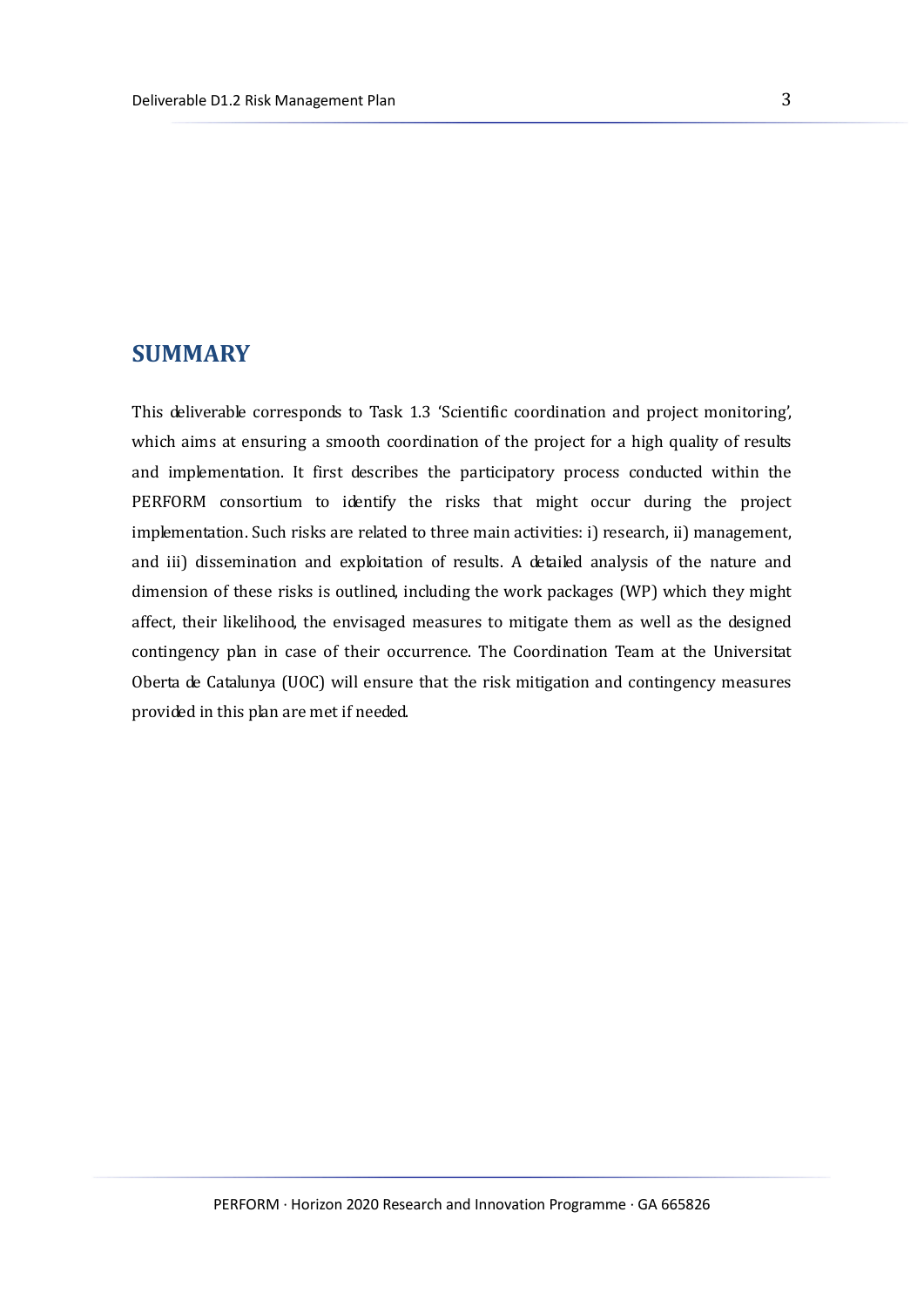### <span id="page-4-0"></span>**1. INTRODUCTION**

The ultimate goal of the PERFORM Risk Management Plan (RMP) is to increase the probability of the project success by identifying potential problematic and challenging tasks early and envisaging mitigation and contingency measures to avoid or reduce the probability of negative occurrence.

A 'risk' is a probable situation that has the potential to cause an unwanted change in the project objectives and planned activities. PERFORM aims to investigate the effects of the use of innovative science education methods based on performing arts in fostering young people motivations and engagement with STEM (Science, Technology, Engineering, Mathematics) through a three-year research project. It involves ten partners, including universities, science communication associations and international organisations, who will implement different types of activities to conduct research on the development and assessment of innovative science education methods based on performing arts (PERSEIAs) with students in twelve secondary schools in Spain, France and the United Kingdom (UK). Teachers and early career researchers will also be trained to co-produce such artistic performances while improving their communication skills to boost the interest of secondary-school students in science. The consortium will also conduct communication actions to disseminate the research results to science education networks (such as Scientix and European Schoolnet) through social media (Facebook and Twitter), the project's webpage [\(http://performresearch.eu/\)](http://performresearch.eu/) and participation in different events.

Due to the participatory nature of the activities carried on within the project, which will require the voluntary involvement and commitment of selected schools, students, teachers and early career researchers, there are relevant risks to address to ensure the successful execution of the project. These risks encompass external factors such as the engagement of the schools and participants in the PERSEIAs, which may vary among and within countries due to the different national education systems and schools' idiosyncrasies. Risks may also be caused by internal vulnerabilities expected in any collaborative research project such as those related to the management and coordination of the consortium and the dissemination and exploitation of the project results.

The RMP of PERFORM thus identifies and addresses risks related to i) research, ii) management, and iii) dissemination and exploitation of results, including information on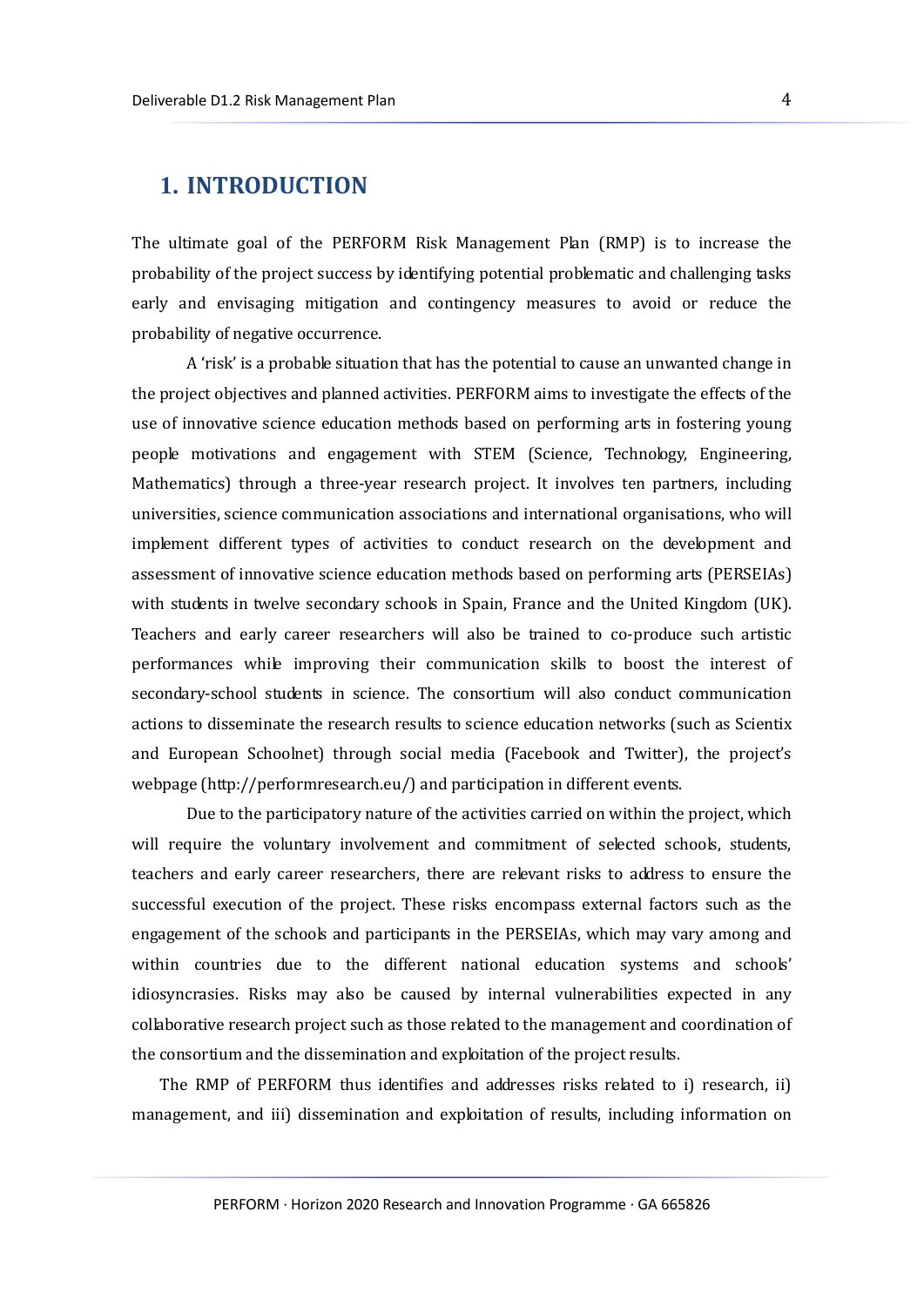the WPs that could be affected by these risks, their probability of occurrence and the planned mitigation and contingency actions.

#### <span id="page-5-0"></span>**2. IDENTIFICATION OF RISKS**

The Coordination Team has conducted a thorough analysis of the risks connected with the execution of the project activities that might affect the achievement of the project objectives through a participatory process involving PERFORM partners. Rather than elaborating the RMP on its own, the Coordination Team asked partners to identify those potential deviations and risks connected to their corresponding tasks, activities, deliverables and milestones within the project (Month 4). Such participatory process allowed foreseeing additional risks different from those anticipated in the proposal, as well as refine some previously suggested mitigation measures, covering all the WPs and addressing countries' heterogeneity.

The potential risks perceived by the consortium related to research activities, project management, and dissemination and exploitation of results are described in the following sections. We also specify the likelihood of their occurrence as high, medium and low, as well as additional information such as their relevance to particular countries when appropriate.

#### <span id="page-5-1"></span>**2.1 Research-related risks**

PERFORM uses a case study approach in twelve secondary schools in Spain, France, and the UK to explore the effectiveness of PERSEIAs in stimulating students' learning and engagement in STEM through a participative educational process that embeds the Responsible Research and Innovation approach (RRI). Students will be at the centre of the design of the performances. Qualitative and quantitative methods are being implemented to assess the impact of such educational process on girls' and boys' cognitive and behavioural changes towards science and related careers, focusing on students' acquisition of the transversal competences required to undertake scientific careers, as well as on RRI values. In this process, limitations faced by secondary school teachers and early career researchers in teaching and communicating STEM to students will be identified and addressed.

Identified risks related to such research respond to two main causes. First, participants' low interest in exploring innovative methodologies based on performing arts to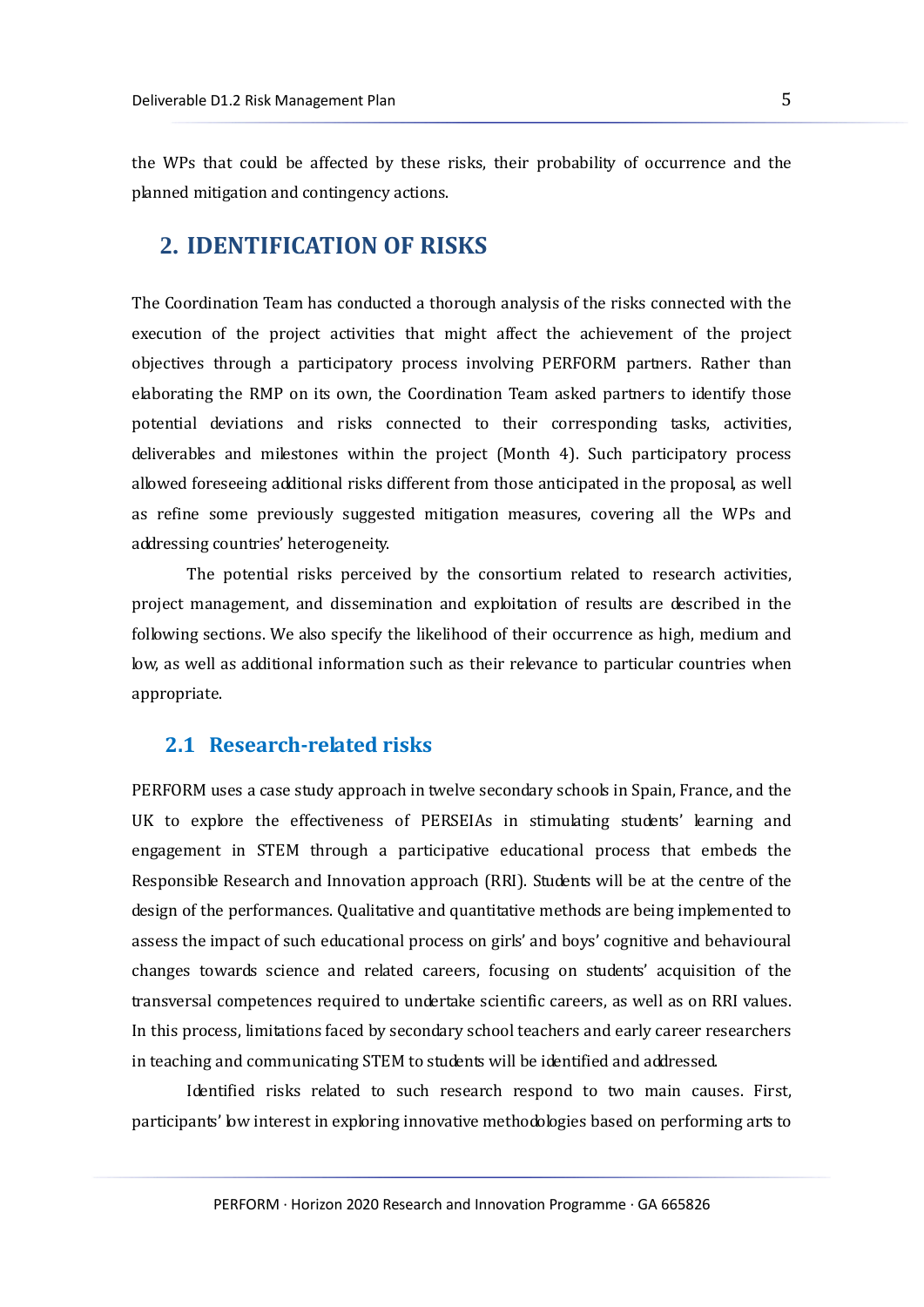foster scientific learning and teaching, and science communication skills. Second, participants' low motivation to contribute to the impact assessment of such methodologies and the participatory educational process developed. Tables 1 and 2 describe each risk as well as the mitigation measure and contingency plan to ensure that the research will not be intrusive, that participants will be respected in their privacy, that ethical issues will be taken into account, and that a comfortable atmosphere of collaboration between PERFORM partners and participants will be created.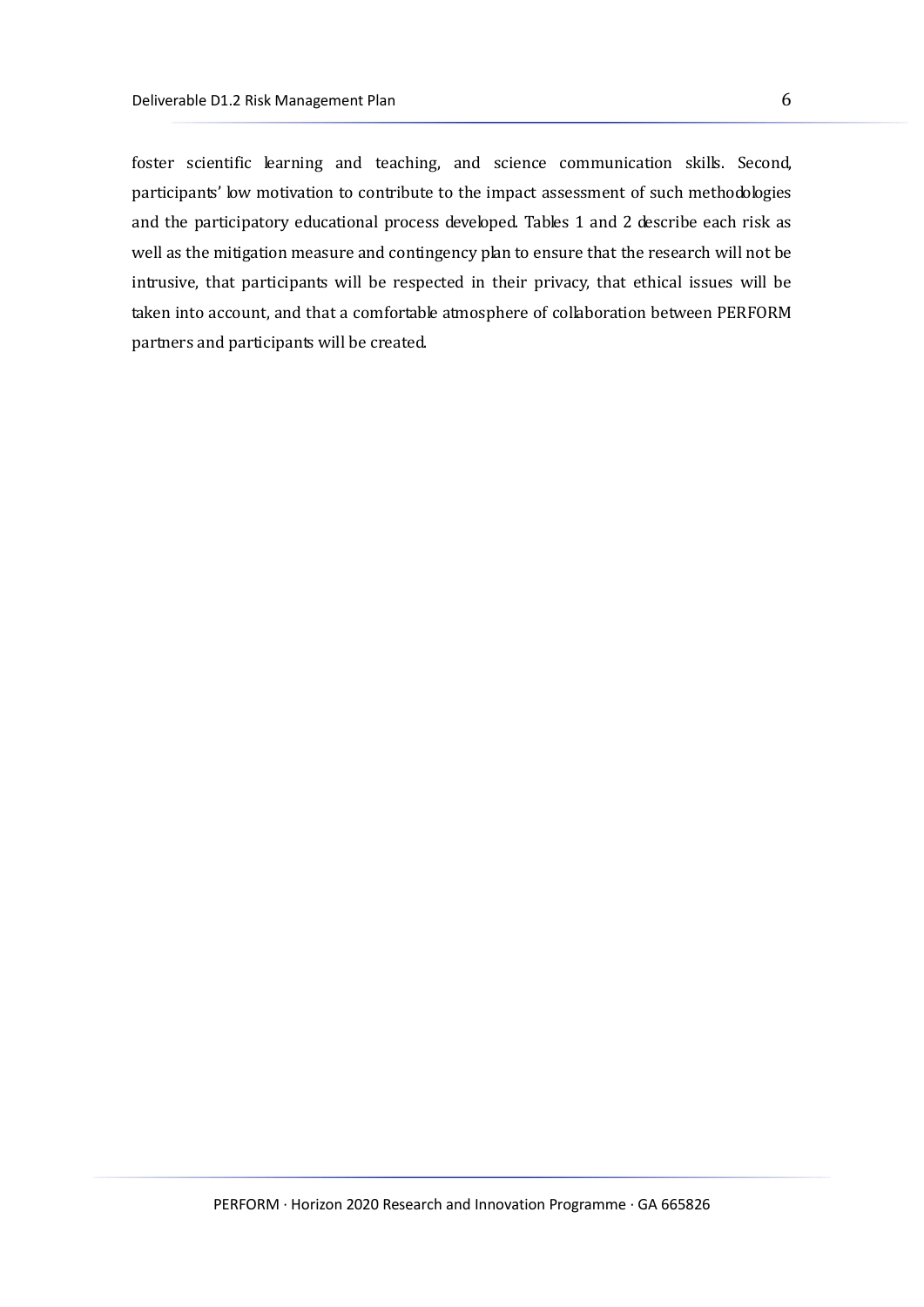Table 1. Foreseen research-related risks resulting of participants' low interest in PERSEIAs.

| <b>Risk description</b>                                                                                                                                                                | <b>WP</b> | Likelihood | <b>Risk mitigation actions</b>                                                                                                                                                                                                                                                                                                                                                                                                                              | Contingency plan                                                                                                                                                                                                                           |
|----------------------------------------------------------------------------------------------------------------------------------------------------------------------------------------|-----------|------------|-------------------------------------------------------------------------------------------------------------------------------------------------------------------------------------------------------------------------------------------------------------------------------------------------------------------------------------------------------------------------------------------------------------------------------------------------------------|--------------------------------------------------------------------------------------------------------------------------------------------------------------------------------------------------------------------------------------------|
| Low engagement of students<br>in participatory workshops<br>Selected students may not be<br>motivated to actively<br>participate in workshops for<br>developing their own<br>PERSEIAs. | 2, 4      | Medium     | Case study coordinators clearly explain the<br>project and invite a wide range of students in<br>each school to participate.<br>Workshops' schedule is arranged taking into<br>students'<br>account the<br>academic<br>needs.<br>PERFORM also motivates students by offering<br>visits to labs and meetings with experts.                                                                                                                                   | If a student or students are not interested<br>in participating in PERFORM activities, the<br>study<br>coordinator<br>and<br>the<br>case<br>corresponding teacher will consider the<br>possibility to select other required<br>candidates. |
| Low teachers' engagement in<br>performance science<br>education approaches<br>Teachers may not be<br>interested in PERSEIAs since<br>they are not part of the<br>curriculum.           | 2, 3      | Medium     | Case study coordinators keep smooth and<br>regular communication with teachers<br>to<br>discuss any potential barrier and tackle it as<br>soon as it is identified.<br>UNESCO<br>offers official<br>recognition<br>for<br>participating teachers in the three countries.<br>In France, teachers are motivated by their<br>involvement in trainings and dissemination<br>events organised by the project.<br>In Spain, participant teachers in the trainings | If a teacher decides to abandon the project,<br>another teacher will be invited.                                                                                                                                                           |
|                                                                                                                                                                                        |           |            | have official recognition by the corresponding<br>regional Department of Education.<br>In the UK, if needed, teachers are provided with                                                                                                                                                                                                                                                                                                                     |                                                                                                                                                                                                                                            |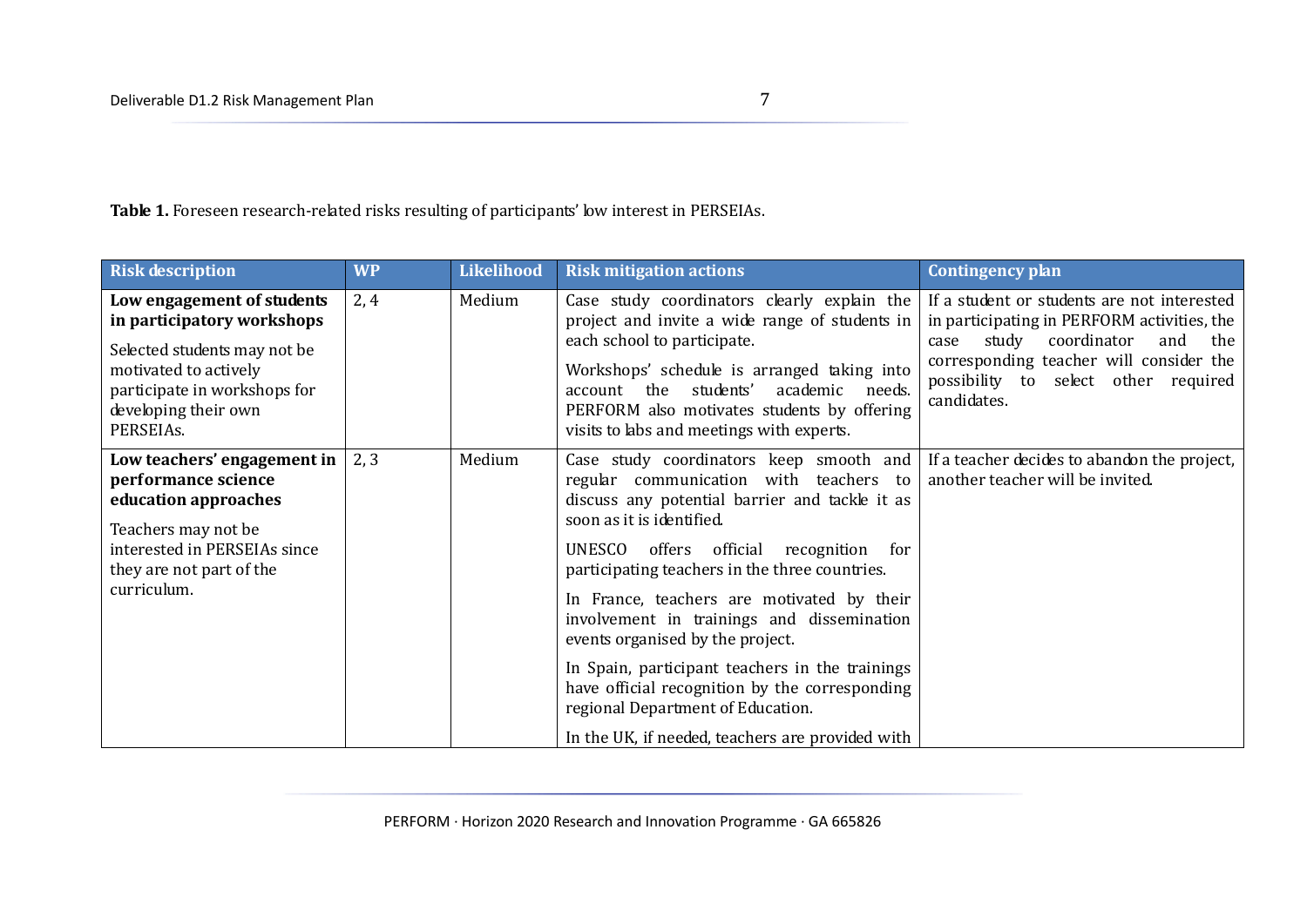|                                                                                                                                                                                                                                                        |         |     | an economic compensation by the case study<br>coordinator to cover their time in the project.                                                                                                                                                                                                                                                                                                                                                                                                                         |                                                                                                                                                                                                                                                                                                                                                                                                                           |
|--------------------------------------------------------------------------------------------------------------------------------------------------------------------------------------------------------------------------------------------------------|---------|-----|-----------------------------------------------------------------------------------------------------------------------------------------------------------------------------------------------------------------------------------------------------------------------------------------------------------------------------------------------------------------------------------------------------------------------------------------------------------------------------------------------------------------------|---------------------------------------------------------------------------------------------------------------------------------------------------------------------------------------------------------------------------------------------------------------------------------------------------------------------------------------------------------------------------------------------------------------------------|
| Lack of schools' support to<br>students and teachers<br>participating in PERFORM<br>The school ceases to support<br>the participation of teachers<br>and students in PERFORM, for<br>instance due to a change in the<br>school's board during project. | 2, 3, 4 | Low | Case study coordinators promote schools'<br>engagement through organising promotional<br>meetings with schools in order to explain the<br>benefits of the project. They also keep smooth<br>communication with school principals to<br>discuss any potential barrier and tackle it as<br>soon as it is identified.<br>In Spain, schools' participation is encouraged<br>by providing them with educational material.<br>UNESCO<br>offers official recognition<br>for<br>participating schools in the three countries. | If<br>school<br>decides<br>the<br>to<br>its<br>cease<br>participation, another school will be<br>invited and engaged by using existing<br>contacts of both case study coordinators<br>and UNESCO network of Associated<br>Schools (ASPnet)                                                                                                                                                                                |
| Low school commitment<br>with the project<br>The schools initially willing to<br>participate in PERFORM may<br>not be further committed due<br>to the participation of the<br>school in other projects.                                                | 2, 3    | Low | It is prioritized to include schools with previous<br>working-relation with the partners and which<br>have shown a high level of commitment.<br>Case<br>coordinators<br>study<br>good<br>keep<br>communication with the schools to identify<br>potential barriers and tackle them from the<br>beginning or at least to know with as much<br>time as possible if they will not participate.                                                                                                                            | If local partners perceive that a school's<br>commitment with the project is not<br>enough to accomplish the objectives of the<br>project, the school will be encouraged to<br>increase their commitment.<br>If the situation does not change, another<br>school will be invited and engaged by<br>using existing contacts of both case study<br>coordinators and UNESCO network of<br><b>Associated Schools (ASPnet)</b> |
| Low engagement of early<br>career researchers in<br>performance science<br>education approaches and                                                                                                                                                    | 2, 3    | Low | Researchers involved in the project receive<br>for<br>participating<br>expenses<br>payment<br>in<br>workshops, if needed.<br>In the three countries, initial meetings between                                                                                                                                                                                                                                                                                                                                         | If a researcher decides to abandon the<br>project, the case study coordinator will<br>invite another researcher working in the<br>same topic and who has been already                                                                                                                                                                                                                                                     |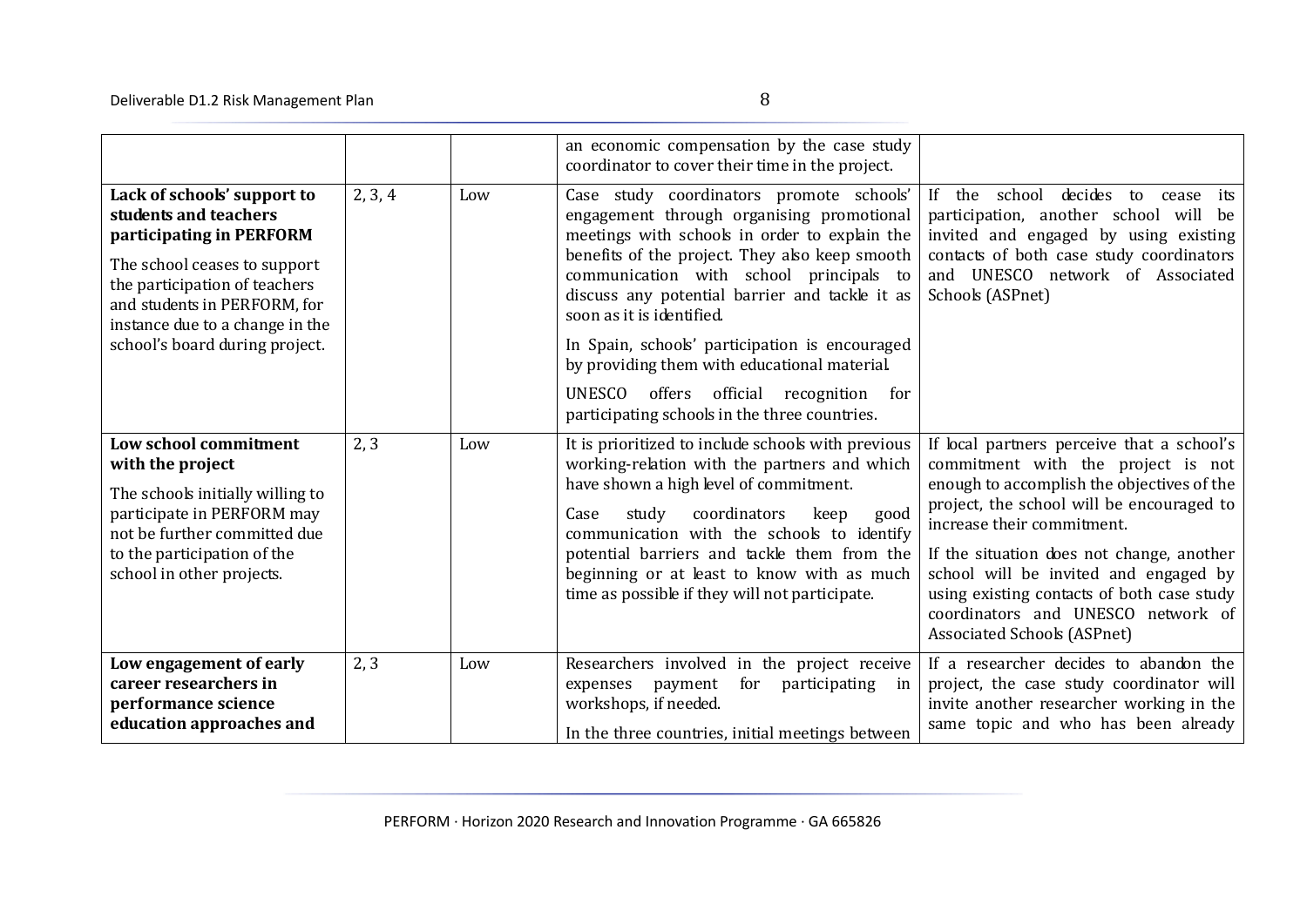| trainings<br>Researchers may not be<br>interested in participating in<br>the project due to lack of time.                     |      |     | PERFORM members<br>and researchers are<br>conducted to explain the project activities in<br>which their involvement is required, being<br>flexible enough to deal with their academic<br>commitments.<br>WP3<br>leader keeps good<br>UK.<br>the<br>In<br>communication with involved researchers and<br>their supervisors so that they are encouraged<br>to participate and their participation is valued.<br>conversations<br>between<br><b>PERFORM</b><br>Also.<br>members and UK interested researchers take<br>place at the Knowledge Sharing Workshop<br>(Month 6) to identify barriers to participation,<br>to get a realistic view of their capacity in terms<br>of time and to adapt trainings format<br>consequently. | involved<br>dissemination<br>in<br>science<br>activities with PERFORM partners to<br>participate in the project.<br>If a researcher has more work than s/he<br>can afford, another researcher will be<br>invited to participate. |
|-------------------------------------------------------------------------------------------------------------------------------|------|-----|--------------------------------------------------------------------------------------------------------------------------------------------------------------------------------------------------------------------------------------------------------------------------------------------------------------------------------------------------------------------------------------------------------------------------------------------------------------------------------------------------------------------------------------------------------------------------------------------------------------------------------------------------------------------------------------------------------------------------------|----------------------------------------------------------------------------------------------------------------------------------------------------------------------------------------------------------------------------------|
| Low teachers' interest in the<br><b>RRI</b> approach<br>Teachers may not be<br>interested in exploring the<br>concept of RRI. | 2, 3 | Low | In the first meetings with teachers, case study<br>coordinators introduce them to the RRI<br>approach and related values (e.g., reflexivity,<br>critical and creative thinking, gender equality,<br>$etc.$ ).<br>In the UK, teachers are also engaged in a<br>discussion on how RRI contributes to improve<br>the participatory educational process to be<br>developed, so potential motivational barriers be                                                                                                                                                                                                                                                                                                                  | If a teacher decides to abandon the project<br>because s/he is not interested in RRI,<br>another teacher will be invited.                                                                                                        |

identified.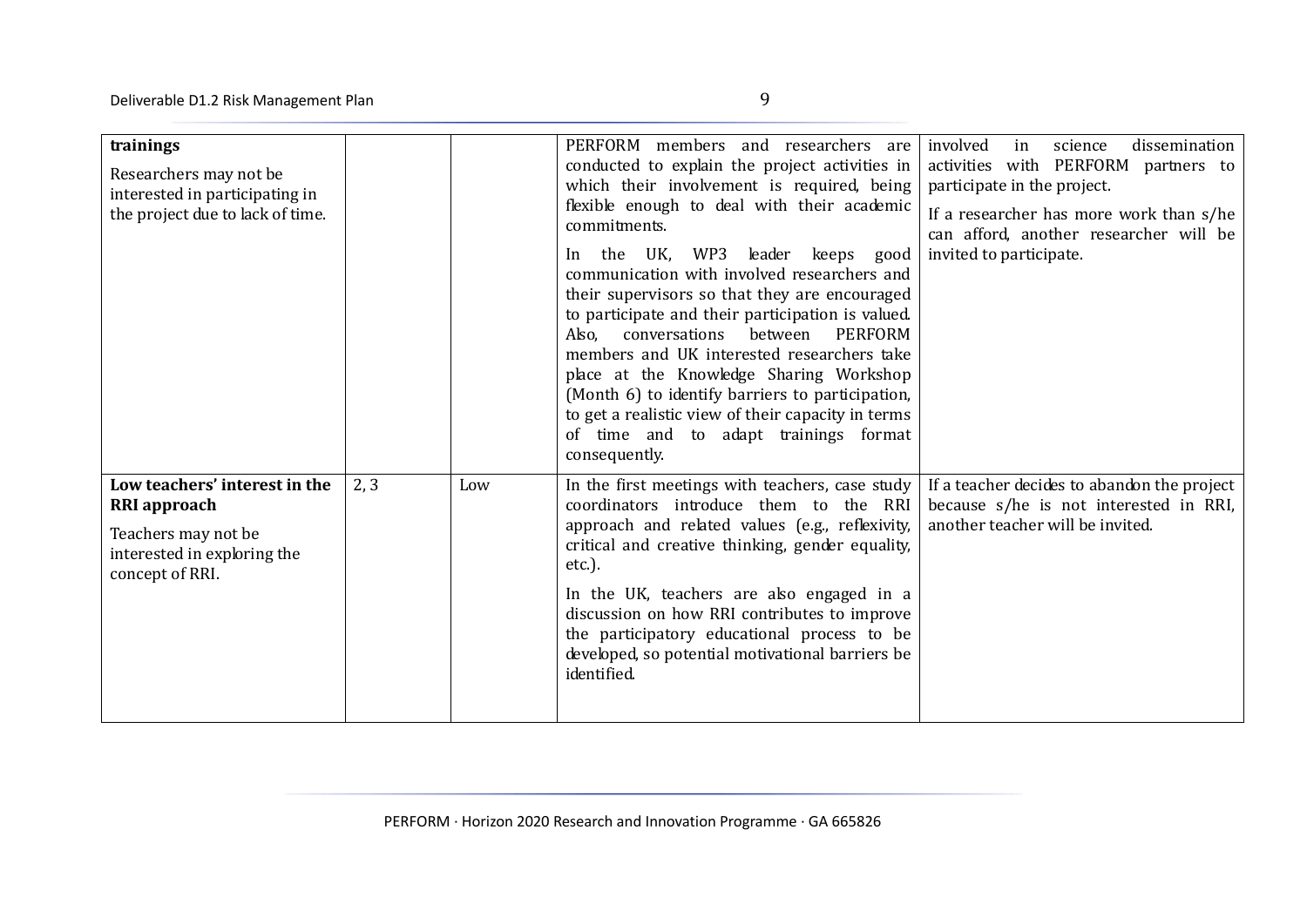| Low teachers' interest in the $\vert$ 3<br>trainings<br>Teachers may not be<br>interested in participating in | Low | As part of the preparation of the trainings, Teachers should participate in the training<br>meetings between case study coordinators and   to be part of the project. In cases where  <br>teachers take place to identify the skills they feel   this is not possible, other ways of sharing  <br>they would benefit from or need to acquire in   useful resources with them will be  <br>order to participate in the project. | contemplated (e.g., on-line). |
|---------------------------------------------------------------------------------------------------------------|-----|--------------------------------------------------------------------------------------------------------------------------------------------------------------------------------------------------------------------------------------------------------------------------------------------------------------------------------------------------------------------------------------------------------------------------------|-------------------------------|
| the trainings.                                                                                                |     | Trainings are specific to the participating<br>schools to make them the most useful to<br>teachers and to adapt to their time availability.                                                                                                                                                                                                                                                                                    |                               |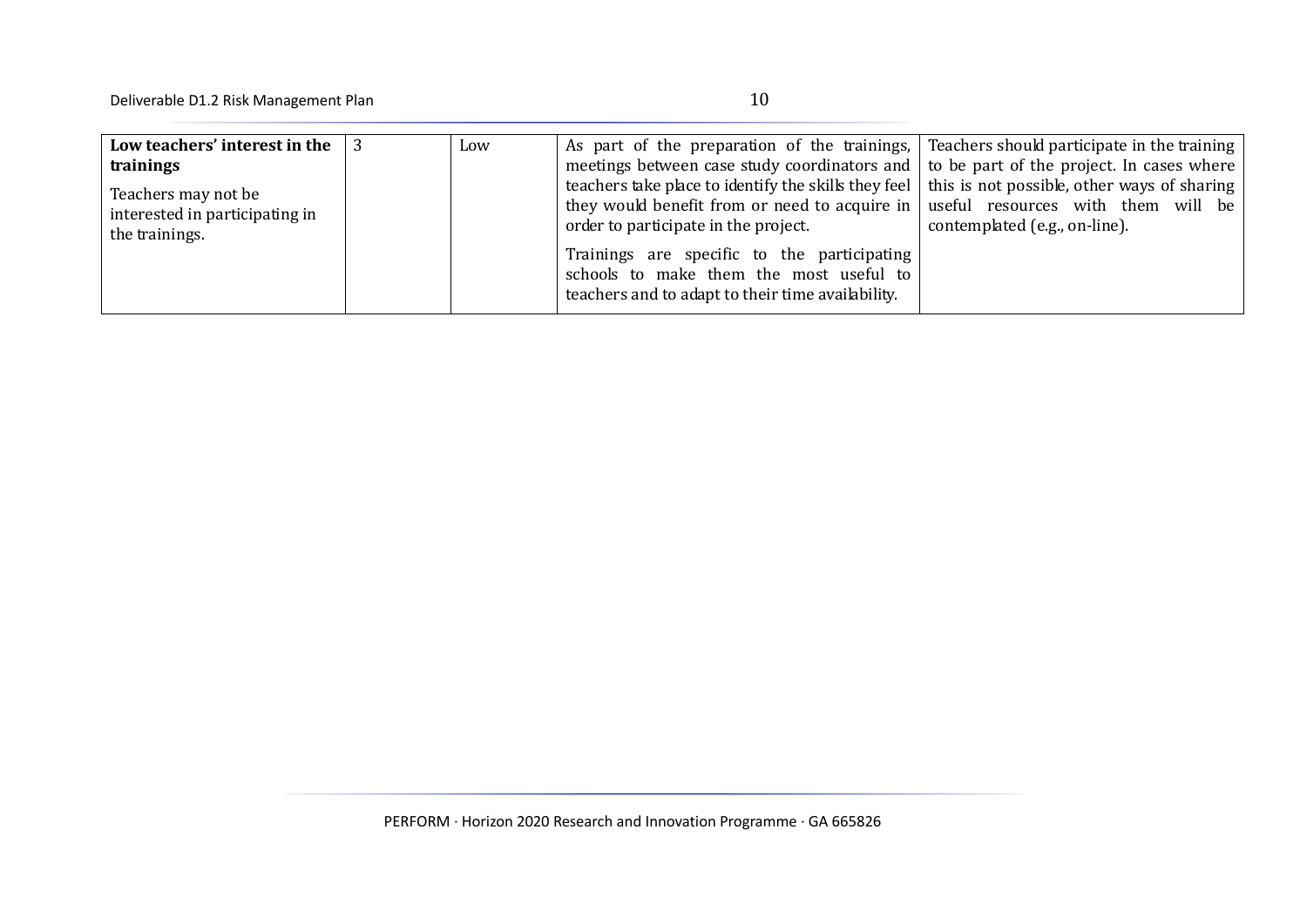Table 2. Foreseen research-related risks resulting of participants' low contribution to impact assessment.

| <b>Risk description</b>                                                                                                                                                                                                                                                    | <b>WP</b>      | Likelihood | <b>Risk mitigation actions</b>                                                                                                                                                                                                                                                                                                                                                                                                                                   | <b>Contingency plan</b>                                                                                                                                                                                                                                                       |
|----------------------------------------------------------------------------------------------------------------------------------------------------------------------------------------------------------------------------------------------------------------------------|----------------|------------|------------------------------------------------------------------------------------------------------------------------------------------------------------------------------------------------------------------------------------------------------------------------------------------------------------------------------------------------------------------------------------------------------------------------------------------------------------------|-------------------------------------------------------------------------------------------------------------------------------------------------------------------------------------------------------------------------------------------------------------------------------|
| Low participation of students<br>in social media (Facebook /<br>Twitter / Instagram)<br>Students may not participate in<br>Facebook's or other social<br>media scientific debates after<br>PERSEIAs implementation to<br>maintain an on-line dialogue<br>with researchers. | 2, 4           | Medium     | Case study coordinators and involved early<br>researchers<br>students'<br>encourage<br>career<br>participation in social media (i.e., Twitter) by<br>asking direct questions related to the activities.<br>Case study coordinators have expertise in<br>promoting dialogue and scientific debate using<br>Twitter. Social media is thus incorporated as<br>part of the development of PERSEIAs.                                                                  | If students do not participate in Twitter,<br>University of Warwick will conduct<br>qualitative interviews for assessment<br>purposes by using a video conference and<br>telephone calls in order to minimize cost.                                                           |
| Low students' interest in<br>participating in the impact<br>assessment<br>Students may not be interested<br>in participating in focus groups<br>(giving their opinions and<br>discussing) to evaluate the<br>educational process.                                          | $\overline{4}$ | Low        | Participants sign an informed consent to<br>participate in the research, which explains that<br>collected data will be anonymised. Prior to<br>developing PERSEIAs, case study coordinators<br>explain students the importance of knowing<br>their opinions to improve the educational<br>process and encourage their participation in<br>the identification of assessment goals and<br>criteria through an exploratory workshop on<br>participatory indicators. | If students of a school do not participate in<br>focus groups, the assessment will focus on<br>and<br>participatory<br>post-tests,<br>pre<br>observations conducted during PERSEIAs<br>development,<br>interviews<br>and<br>with<br>participating teachers for triangulation. |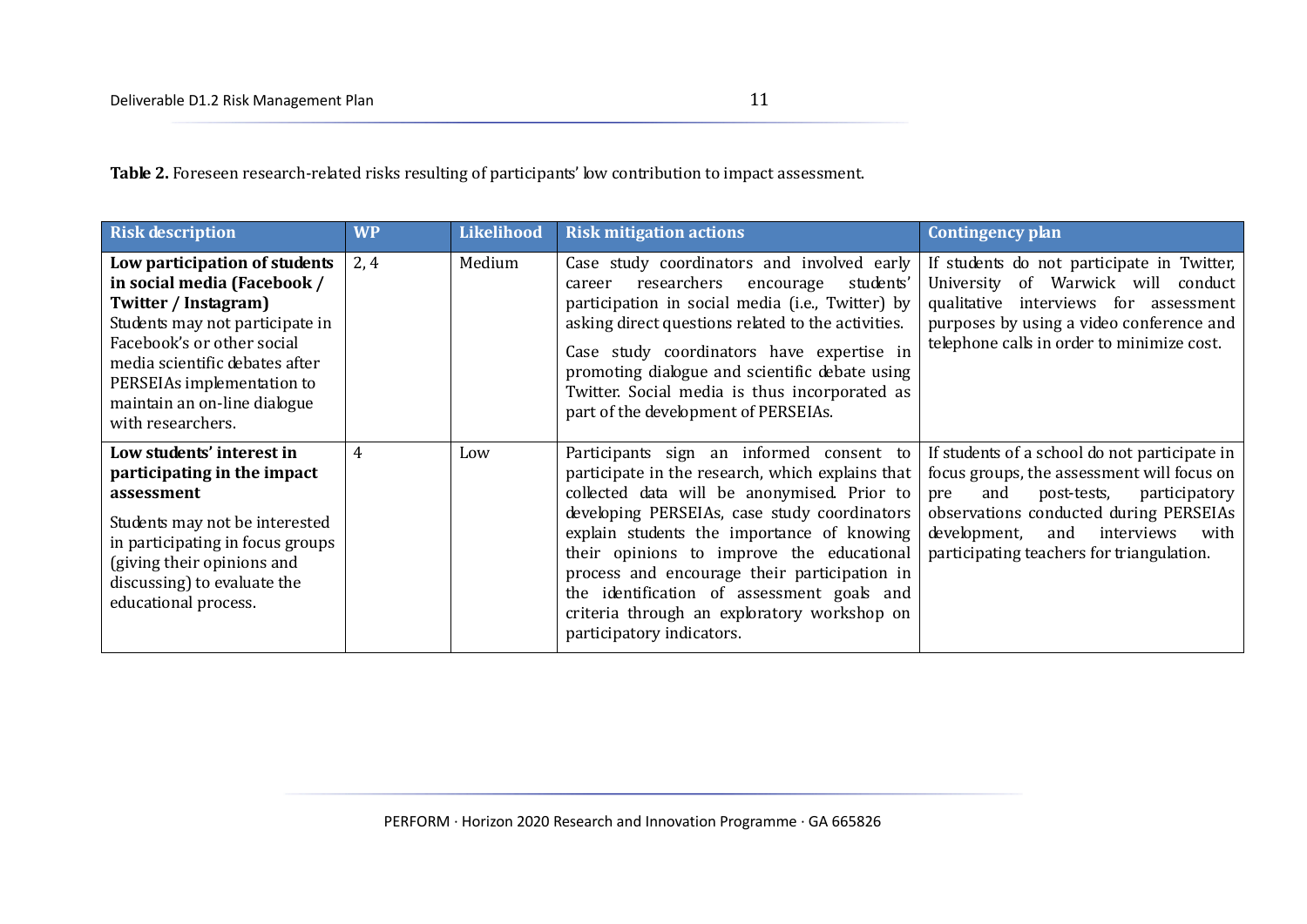#### <span id="page-12-0"></span>**2.2 Management-related risks**

Risks related to the overall management of the project, corresponding mitigation actions, and contingency plan in case of their occurrence are explained in Table 3. Despite the fact that most PERFORM partners have previously participated in other successful European projects in which they acquired valuable experience in project management and financial tasks, several risks were identified and thoroughly examined during the project design by the Coordination Team based on their previous experience in European and international collaborative research projects.

The Coordination Team is in charge of supervising the project execution, reminding deadlines to partners, and contacting the Project Officer (PO) in case of major changes in the project execution. Anticipated management risks include those connected to financial deviations, collaboration between partners and on-time, quality project execution. In order to mitigate these risks, day-to-day communication among partners is encouraged by the Coordination Team to assure that all activities are implemented on time and with a high quality level.

Moreover, two management bodies have been created to enhance a smooth management of the project through providing communication spaces to partners to express and discuss their concerns, exchange information about the project development and become informed about the overall project execution. These are i) the Steering Committee (SC), and ii) the General Assembly (GenA). The SC is formed by a representative of each WP leader and meets every six months to supervise the working schedule of each WP and coordinate the different WPs. The GenA is composed of a representative of each partner and meets every 18 months to provide the space for research coordination among WPs and among partners, and to discuss major changes in the working plan.

PERFORM uses an internal peer-reviewing system to improve the quality of deliverables. Also, the project will be evaluated by an external and independent Advisory Board (AB) at the mid-term, which is also expected to make recommendations for improvement. The AB will be an interdisciplinary panel composed of an expert on science engagement and education research, a representative of entrepreneurs in STEM and performing arts fields, a member of decision making and science education agencies at European level, an expert on RRI values, and a member of civil society organizations related to science communication.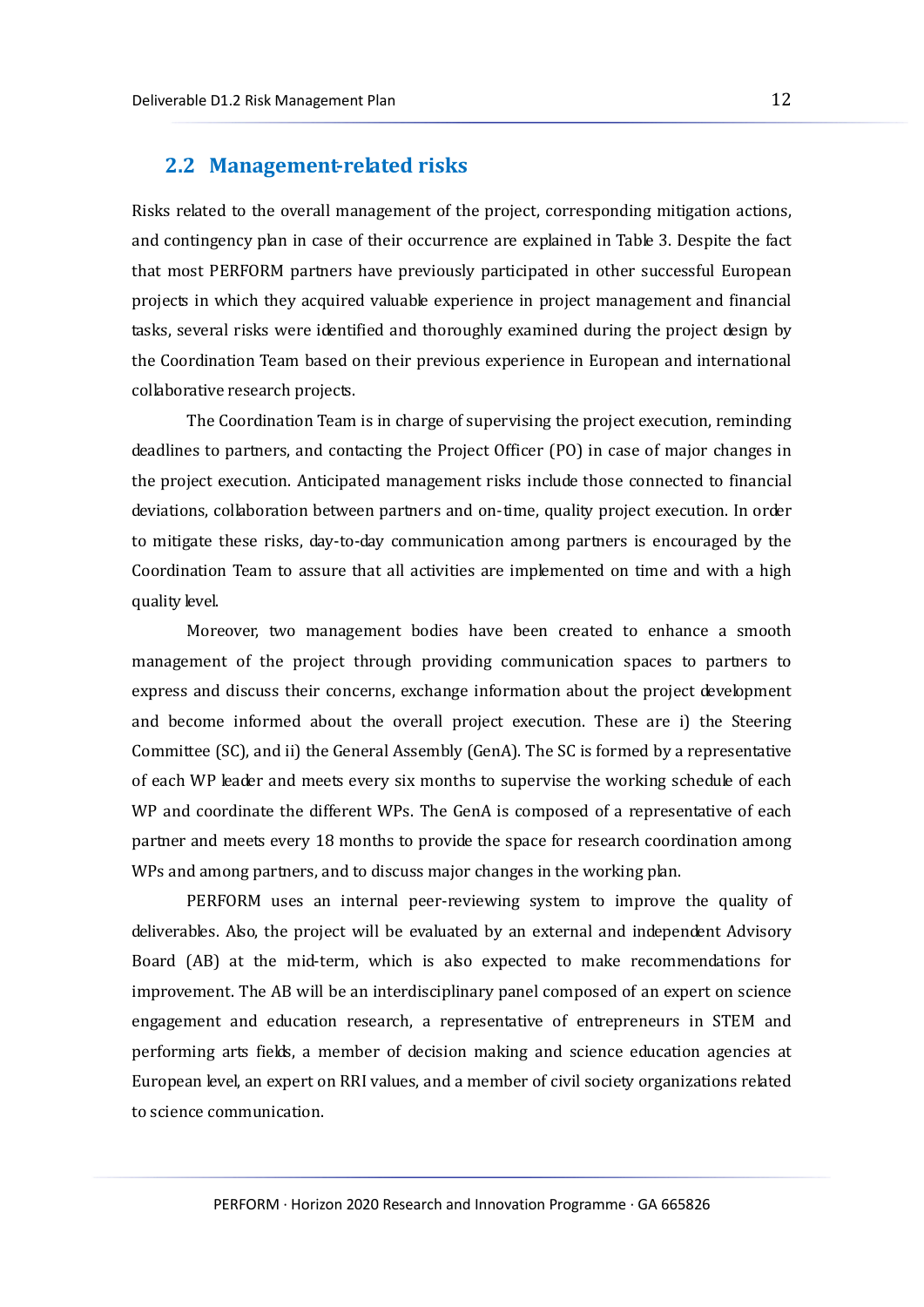#### **Table 3.** Management-related risks.

| <b>Risk description</b>                                                                                                                                                                                            | <b>WP</b> | Likelihood | <b>Risk mitigation actions</b>                                                                                                                                                                                                                                                                                   | Contingency plan                                                                                                                                                                                                                                                                                                                                                                                                                                                                                                                  |
|--------------------------------------------------------------------------------------------------------------------------------------------------------------------------------------------------------------------|-----------|------------|------------------------------------------------------------------------------------------------------------------------------------------------------------------------------------------------------------------------------------------------------------------------------------------------------------------|-----------------------------------------------------------------------------------------------------------------------------------------------------------------------------------------------------------------------------------------------------------------------------------------------------------------------------------------------------------------------------------------------------------------------------------------------------------------------------------------------------------------------------------|
| <b>Financial deviations</b><br>Small financial deviations from<br>initially planned budgets may<br>be requested by partners<br>during the project, which do<br>not imply a change in the<br>overall budget amount. | $1-6$     | Medium     | The project proposal was thoroughly thought<br>to provide appropriate budget to each task and<br>partner to achieve the project plan.<br>Partners send interim technical and financial<br>reports every six months to the Coordination<br>Team for supervising the<br>appropriate<br>development of the project. | If a partner needs to change the allocation<br>of financial resources, the Coordinator<br>Team will discuss the situation and<br>request the change to the PO.                                                                                                                                                                                                                                                                                                                                                                    |
|                                                                                                                                                                                                                    |           |            | The Coordination Team keeps smooth and<br>regular communication with partners to<br>discuss any potential financial barrier and<br>tackle it as soon as it is identified.                                                                                                                                        |                                                                                                                                                                                                                                                                                                                                                                                                                                                                                                                                   |
| Deadlines are not respected<br>Partners do not respect<br>deadlines of their<br>corresponding deliverables<br>and/or milestones.                                                                                   | $1-6$     | Low        | The Coordination Team keeps track of<br>deadlines and sends reminders to partners<br>through regular communication by email and<br>phone calls.                                                                                                                                                                  | If a partner does not meet a deadline, the<br>Coordination Team will inform the PO in<br>advance to explain the reasons for the<br>delay and to ask for an extension. The<br>Coordination Team will send a reminder<br>to the partner and wait up to two weeks. If<br>the partner does not react, the research<br>coordinator will convene the GenA in a<br>video conference, where the case will be<br>discussed and decided upon. Sanctions<br>may range from giving a last deadline to<br>financial shortcuts or withdrawal of |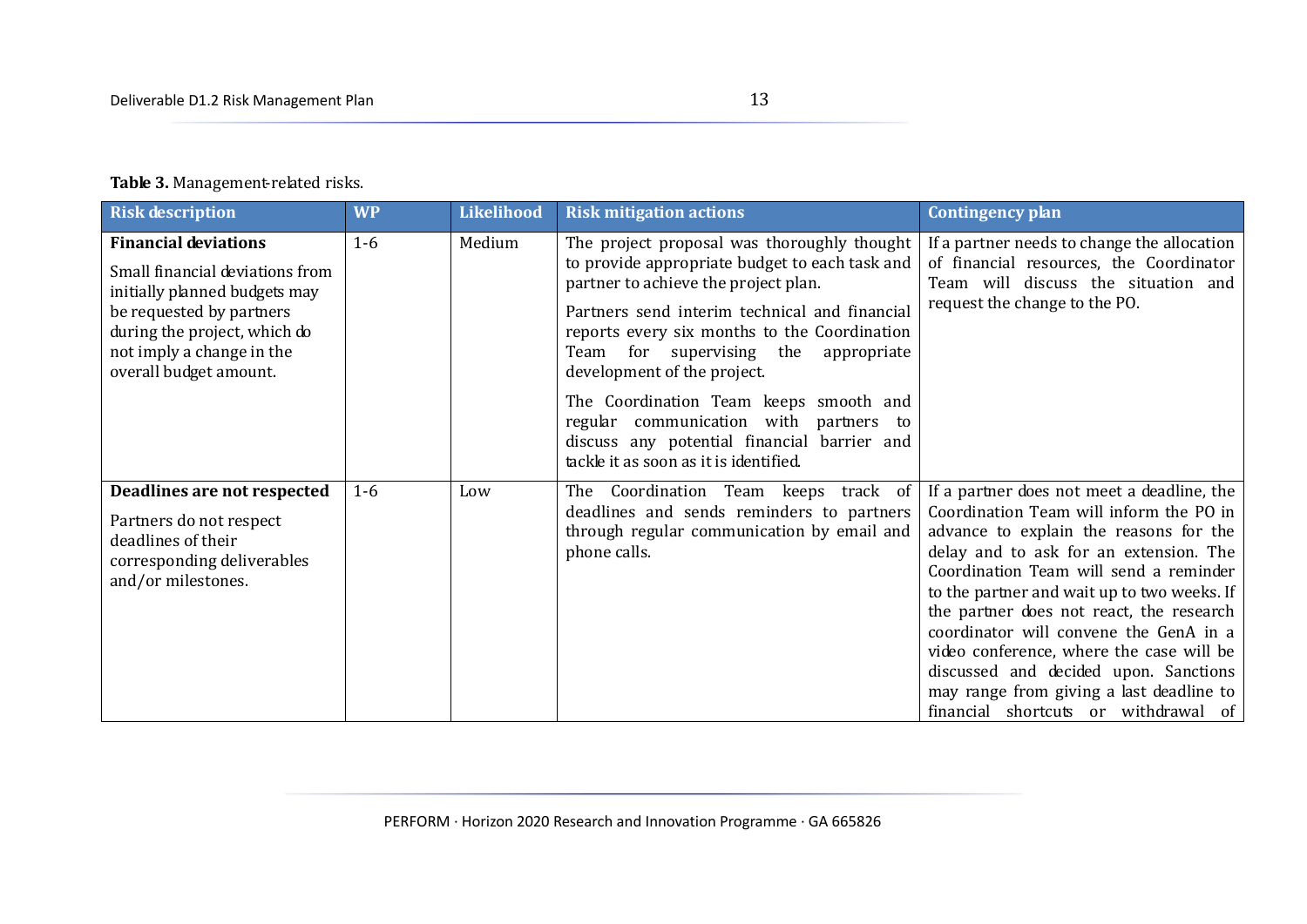|                                                                                                                     |       |     |                                                                                                                                                                                                                                                                                                                                                                                                                                                                                                                              | project responsibilities.                                                                                                                                                                                                                                                                                                                                                                                                         |
|---------------------------------------------------------------------------------------------------------------------|-------|-----|------------------------------------------------------------------------------------------------------------------------------------------------------------------------------------------------------------------------------------------------------------------------------------------------------------------------------------------------------------------------------------------------------------------------------------------------------------------------------------------------------------------------------|-----------------------------------------------------------------------------------------------------------------------------------------------------------------------------------------------------------------------------------------------------------------------------------------------------------------------------------------------------------------------------------------------------------------------------------|
| Low quality of deliverables<br>Deliverables may not achieve<br>the expected quality.                                | $1-6$ | Low | The quality of deliverables is ensured by an<br>internal peer-reviewed system. Every partner<br>should send its deliverables to other three<br>members of the consortium three weeks before<br>the submission deadline to the PO. Peer-<br>reviewers have one week to send their<br>feedback to the partner in charge of the<br>deliverable for corrections.<br>The final version of the deliverable is approved<br>the project coordinator<br>before its<br>bv<br>submission.<br>An Advisory Board evaluates the project in | If a deliverable does not have the<br>expected quality for a European research<br>project, the Coordination Team will not<br>submit it and ask the partner to improve<br>its content and/or presentation. In case of<br>delay, the Coordination Team will inform<br>the PO in advance to explain the reasons<br>for the delay.                                                                                                    |
|                                                                                                                     |       |     | Month 24 and provides feedback for the<br>improvement of the subsequent deliverables<br>during its execution.                                                                                                                                                                                                                                                                                                                                                                                                                |                                                                                                                                                                                                                                                                                                                                                                                                                                   |
| Low collaboration among<br>partners<br>Partners may not collaborate<br>within and across WP as much<br>as expected. | $1-6$ | Low | A variety of communication tools are provided<br>by the project to facilitate collaboration among<br>partners (see Deliverable 1.1 Internal<br>Communication<br>Strategy<br>and<br>Intranet).<br>Partners are regularly encouraged to use them,<br>making sure that any new person joining the<br>project is updated and induced on how to use<br>them.<br>The SC meets every six months to ensure the<br>coordination and the flow of communication<br>among WP.                                                            | If there is not enough coordination and<br>collaboration among WP leaders, the<br>Coordination Team will organise an extra<br>SC meeting in a video conference to<br>discuss the<br>situation<br>and<br>prompt<br>collaboration.<br>If a lack of collaboration is identified<br>among other partners, extra meetings,<br>online and/or face to face, will be<br>encouraged and organised, if needed, by<br>the Coordination Team. |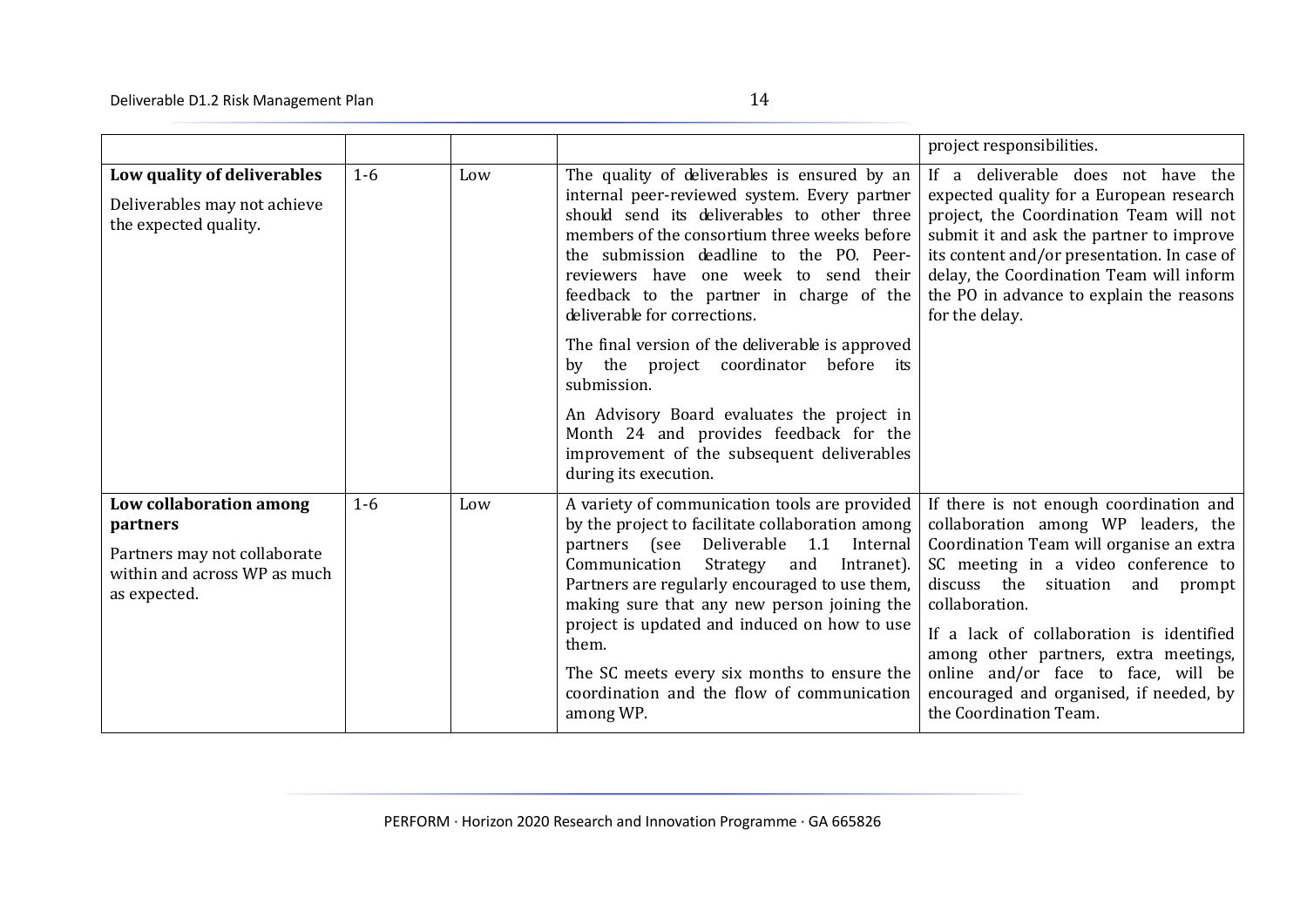| <b>Conflicts within the</b>                                                            | $1-6$ | Low | Partners are aware that the Coordination Team   If no resolution is achieved the GenA will                                                                                                                                                                                                                                                                                                                                                                |                                                                                                                                |
|----------------------------------------------------------------------------------------|-------|-----|-----------------------------------------------------------------------------------------------------------------------------------------------------------------------------------------------------------------------------------------------------------------------------------------------------------------------------------------------------------------------------------------------------------------------------------------------------------|--------------------------------------------------------------------------------------------------------------------------------|
| consortium<br>Conflicts between partners<br>may arise during the project<br>execution. |       |     | is available at any time for any complaint or $\vert$ be involved in order to mediate and<br>dissatisfaction with the working plan in order $\vert$ resolve the situation between conflicting $\vert$<br>to find solutions that can be discussed in $ $ parties. As the last resource and if the<br>extraordinary SC meetings by using video $\vert$ conflict provokes negative outcomes or<br>conference.<br>Partners can also express and discuss their | changes in the project execution, the<br>Coordinator will explain the problem and<br>its causes to the PO, and find a solution |
|                                                                                        |       |     | concerns to find appropriate solutions in GenA<br>meetings.                                                                                                                                                                                                                                                                                                                                                                                               | according to the European funding<br>principles.                                                                               |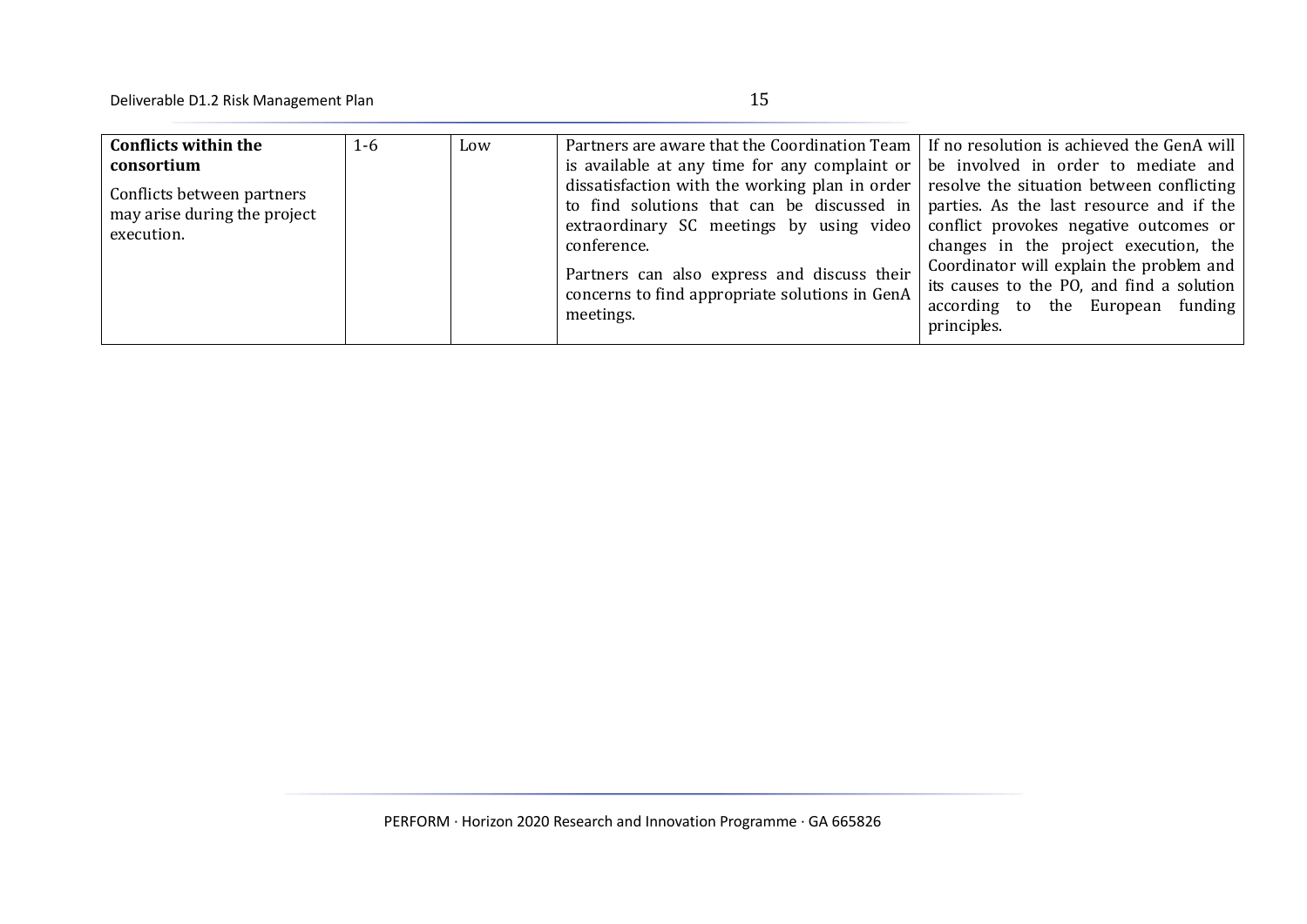### <span id="page-16-0"></span>**2.3 Risks related to the dissemination and exploitation of results**

Most partners of the PERFORM consortium have participated in previous EU proposals and projects focused on dissemination and outreach, targeting young European citizens. Many of them are science communicators, dissemination and networking specialists with many years of experience in their specific fields of activity. This experience is crucial to implement a sound communication strategy for the dissemination and exploitation of research results for widespread policy adoption and implementation across Europe (see Deliverable 6.1 Plan for communication, dissemination and exploitation).

On one hand, the project aims to widely disseminate all the material (e.g. PERSEIAs toolkits) and research results produced by PERFORM to foster a multiplying effect of initiatives connected to STEM education through performing arts, and advance research in this field. On the other hand, PERFORM aims to translate its innovative methodology and research results into specific policy recommendations to strengthen the institutional capacity of European Member States in encouraging scientific vocations among young people. This will be done by combining the expertise of PERFORM partners, specifically the European Science Events Association (EUSEA), who leads dissemination and outreach activities through educational networks (WP6), and UNESCO, who leads the sustainability and policy impact work package (WP5). Given both institutions expertise and reputation in Europe, it is very unlikely that PERFORM will not reach the expected visibility. Nonetheless, few risks related to a possible low interest in the materials and outputs resulting from PERFORM have been identified and addressed in Table 4.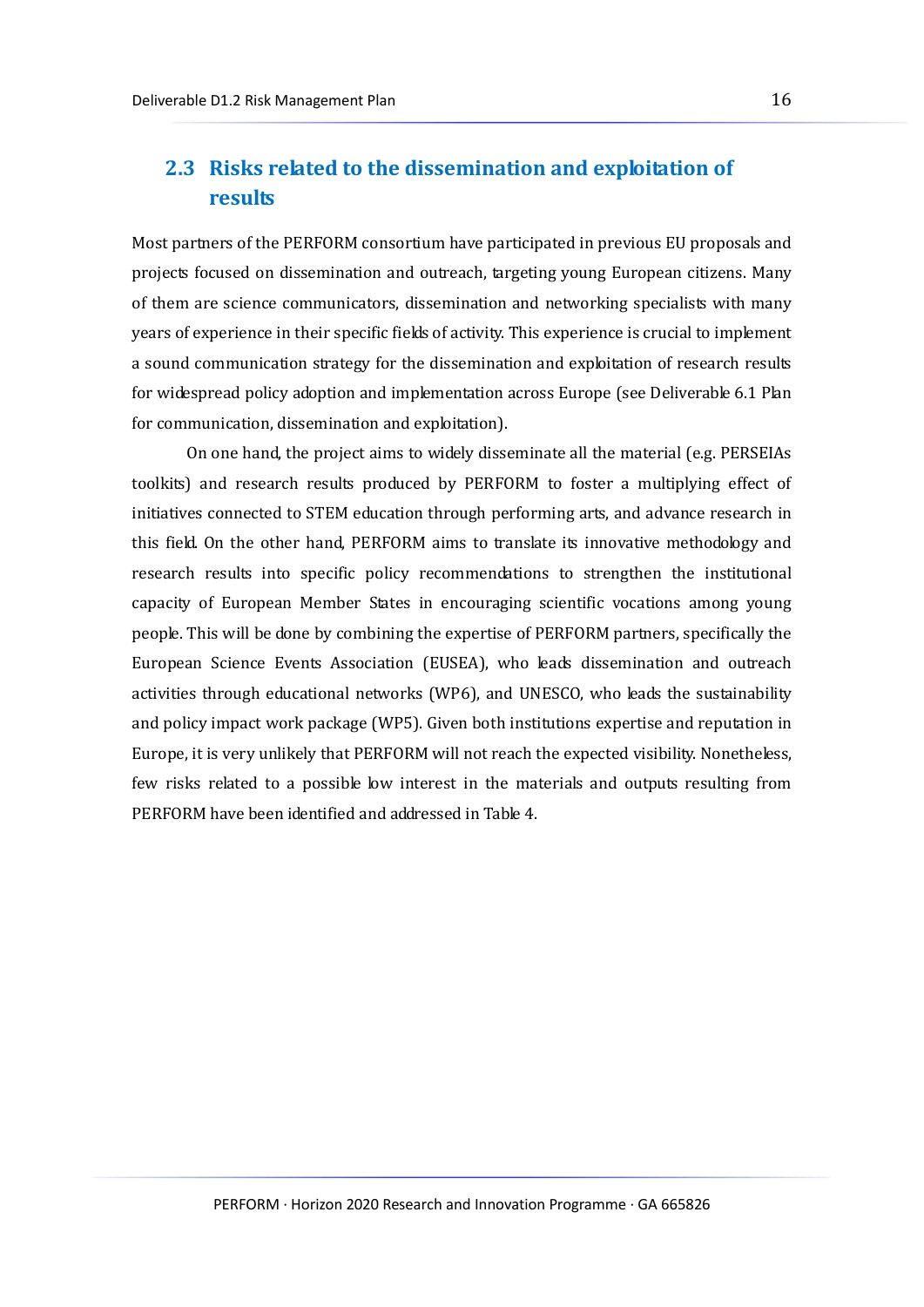**Table 4.** Risks connected to dissemination and exploitation of results.

| <b>Risk description</b>                                                                                                                                                                                                                  | <b>WP</b> | <b>Likelihood</b> | <b>Risk mitigation actions</b>                                                                                                                                                                                                                                                                                                                             | Contingency plan                                                                                                                                                                                                                                                                            |
|------------------------------------------------------------------------------------------------------------------------------------------------------------------------------------------------------------------------------------------|-----------|-------------------|------------------------------------------------------------------------------------------------------------------------------------------------------------------------------------------------------------------------------------------------------------------------------------------------------------------------------------------------------------|---------------------------------------------------------------------------------------------------------------------------------------------------------------------------------------------------------------------------------------------------------------------------------------------|
| Low dissemination impact<br>during the project<br>Visitors' flow on the PERFORM<br>website, Facebook and Twitter<br>may be low.                                                                                                          | 6         | Medium            | Statistics on the use of the PERFORM webpage<br>are reviewed periodically to monitor visitors'<br>flow and increase the diffusion in time.<br>The Coordination Team, EUSEA and UNESCO<br>engage with science education networks (e.g.<br>Scientix, Schoolnet) to maximise PERFORM<br>dissemination impact. Other partners also<br>maximise their channels. | If the consortium detects that the visitors'<br>flow on the website is lower than<br>expected, other dissemination actions will<br>be emphasised (e.g., news in local media,<br>with<br>educational<br>other<br>engaging<br>networks) to increase<br>the project<br>activities' visibility. |
| <b>Low interest in PERFORM</b><br>outputs by targeted<br>audiences<br>Teachers, early career<br>researchers and/or policy<br>makers in science education<br>may not be interested in<br>training toolkits and PERSEIAs<br>methodologies. | 5         | Low               | The generation of a sustainability plan (D5.1)<br>by UNESCO ensures PERFORM impact in the<br>medium and long term once the project is<br>finished.                                                                                                                                                                                                         | UNESCO will incorporate the PERFORM<br>under<br>outputs<br>resources<br>its<br>as<br>programmes and initiatives related to<br>science education, from which they will<br>be readily available to policy makers at<br><b>UNESCO National Commissions.</b>                                    |

PERFORM · Horizon 2020 Research and Innovation Programme · GA 665826